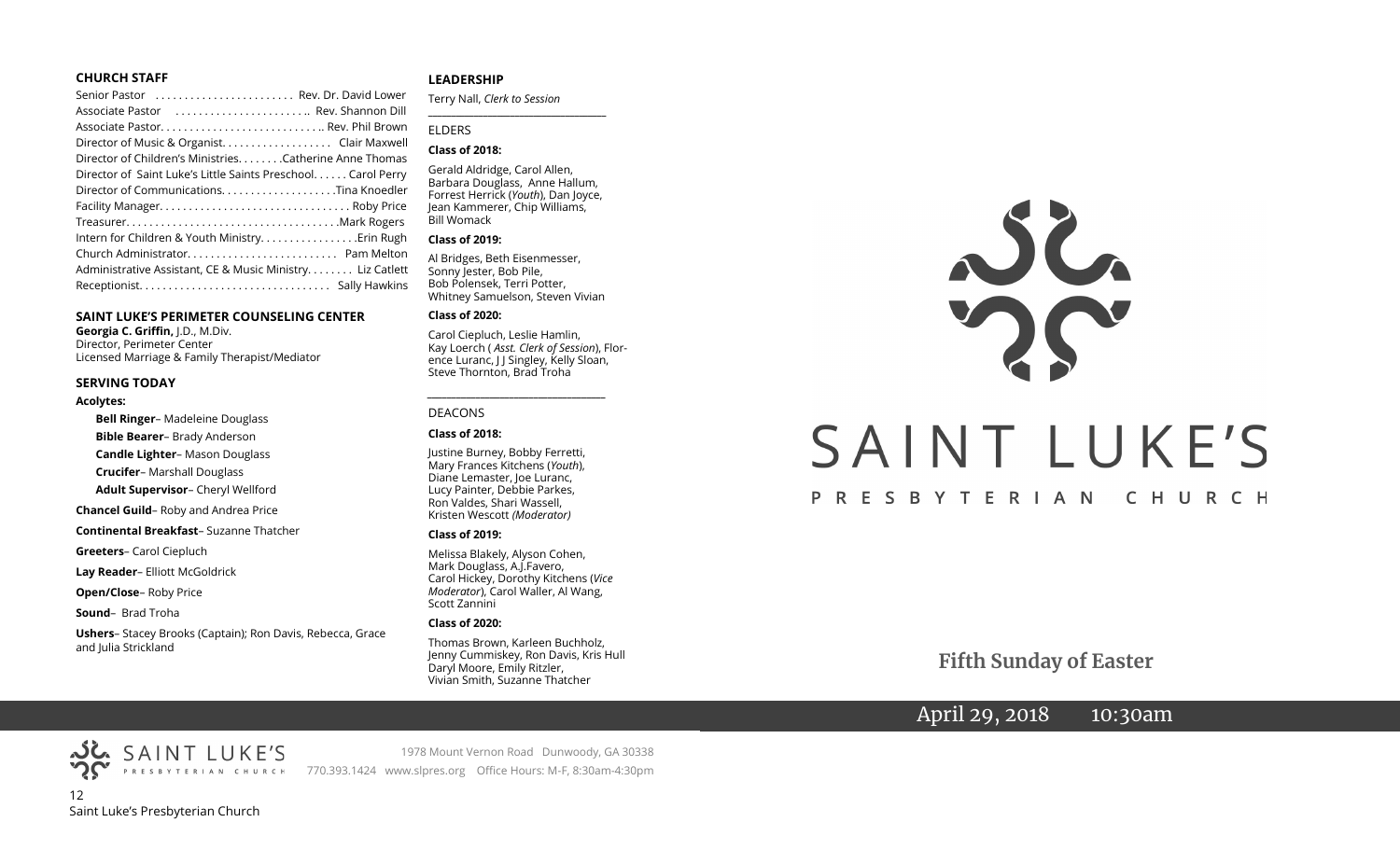

1978 Mount Vernon Road • Dunwoody, Georgia 30338 770.393.1424 • www.slpres.org

#### **April 29, 2018**  Fifth Sunday of Easter

#### **Liturgical Color:** White

*Liturgical colors can orient us to the season of the church year and help to engage the sense of sight in worship. White is used for special seasons in the redemptive work of Jesus Christ, such as Easter.* 

### **SUNDAY SCHEDULE**

8:30am Chapel Communion Service 9:30am Sunday School 10:30am Sanctuary Worship Service *Nursery available at all services and Sunday School.* 

### MISSION

Responding to God's call and empowered by the Holy Spirit, we invite all to join us in knowing, serving, and sharing Jesus Christ here and around the world.

#### VISION

To be a beacon of faith, hope, and love– every member an active disciple in Christ's ministry.

## **WELCOME, GUESTS!**

We are delighted you are worshipping with us.

**DURING** the Welcome, please print the requested information on the Friendship Pad and pass the Friendship Pad down the pew.

**AFTER** the worship service, please join us outside the Sanctuary where our Pastors or a church officer will be available to answer questions and provide you with a loaf of freshly-baked bread.

**FOR MORE** information about our programs, ministries or membership, please contact one of our Pastors at 770.393.1424, or visit our website: slpres.org.

## **THAT ALL MAY WORSHIP**

**ASSISTIVE** A hearing loop is  $\mathcal{D}_{\mathrm{r}}$ accessible by switching hearing aids to T-coil. Also, large print hymnals and ල් back cushions are available. Please contact an usher for further assistance.

### **CHILDREN** are a precious part of

our church family, and we welcome them in worship. Worship notebooks and tactile activities are available on the back ledges of the sanctuary for preschool and elementary ages. Each week, children are invited to walk up for an age-appropriate message during "Tell Us Our Story." After that time, they may remain in worship, go to Faithful Friends (K-2nd) or go to child care (PreK and younger).

#### **MEN'S BREAKFAST, LEGISLATIVE UPDATE —**

Please join us for our first ever US legislative update with Congresswomen Karen Handel, US House representing the 6th district in Georgia, Saturday, May 12, 8am-9:30am

As with all of our Men's Breakfast meetings, the women of Saint Luke's and guests are always welcome. In order to prepare for this event it helps to know how many will attend. Please RSVP to Pam Melton at the church office at [pammelton@slpres.org.](mailto:pammelton@slpres.org) Deadline is May 9. 2018. If you have any questions, please feel free to contact Tom Loftis at [tomloftis01@gmail.com o](mailto:tomloftis01@gmail.com)r Bob Schultz at [bobschultz1@gmail.com.](mailto:bobschultz1@gmail.com)

**CALLING ALL SAINT LUKE'S WOMEN!** You are all invited to the Presbyterian Women's Annual Spring Gathering on Monday, May 14, starting at 6pm for fellowship and punch in the lobby, followed by a potluck dinner and church service in the Chapel, led by our guest speaker, Reverend Betsy Turner. ALL are welcome, and it's a fun and casual event! Please register on the sign-up poster in the lobby. For questions, contact either Fern Mitropoulos: [tmitropoulos@comcast.net](mailto:tmitropoulos@comcast.net) or Sandra Dubois: sandradubois@bellsouth.net. Hope to see you there!

**IOH VOLUNTEERS NEEDED** — Interfaith Outreach Home (IOH) provides transitional housing for homeless families. On the third Thursday of each month, when the adults have life skills training, Saint Luke's provides and delivers a meal which feeds about 10 adults and 15 children. Meal expenses are reimbursable by Saint Luke's. Volunteers are needed for the following Thursday: May 17. Please sign up in the lobby or contact Al Bridges at [bridgtr@aol.com](mailto:bridgtr@aol.com) or 770.394.6581.

#### **SUMMER CAMPS, SAINT LUKE'S LITTLE SAINTS PRESCHOOL & KINDERGARTEN**

Choose from two fun-filled weeks!

- May 29 June 1: SLLS County Fair Days
- June  $4$  June 7: Things with Wings

Camp is \$165 and is open to kids who turned 2 by September 2, 2017 through rising 1st graders. Lots of fun from 9am– 1pm! Check online for reservation forms or stop by the Preschool Lobby.

**THORNWELL** — Join us June 7-9 for the Thornwell Mission Trip. This trip is perfect for any age. Thornwell Children's Home is located in Clinton, SC. Thornwell's foster care program, residential program, and family and educational support programs offer homes to at-risk children that are safe and loving, hope for a brighter future, and wholeness and healing. Email Christine Crutchfield with any questions, gafrog01@hotmail.com.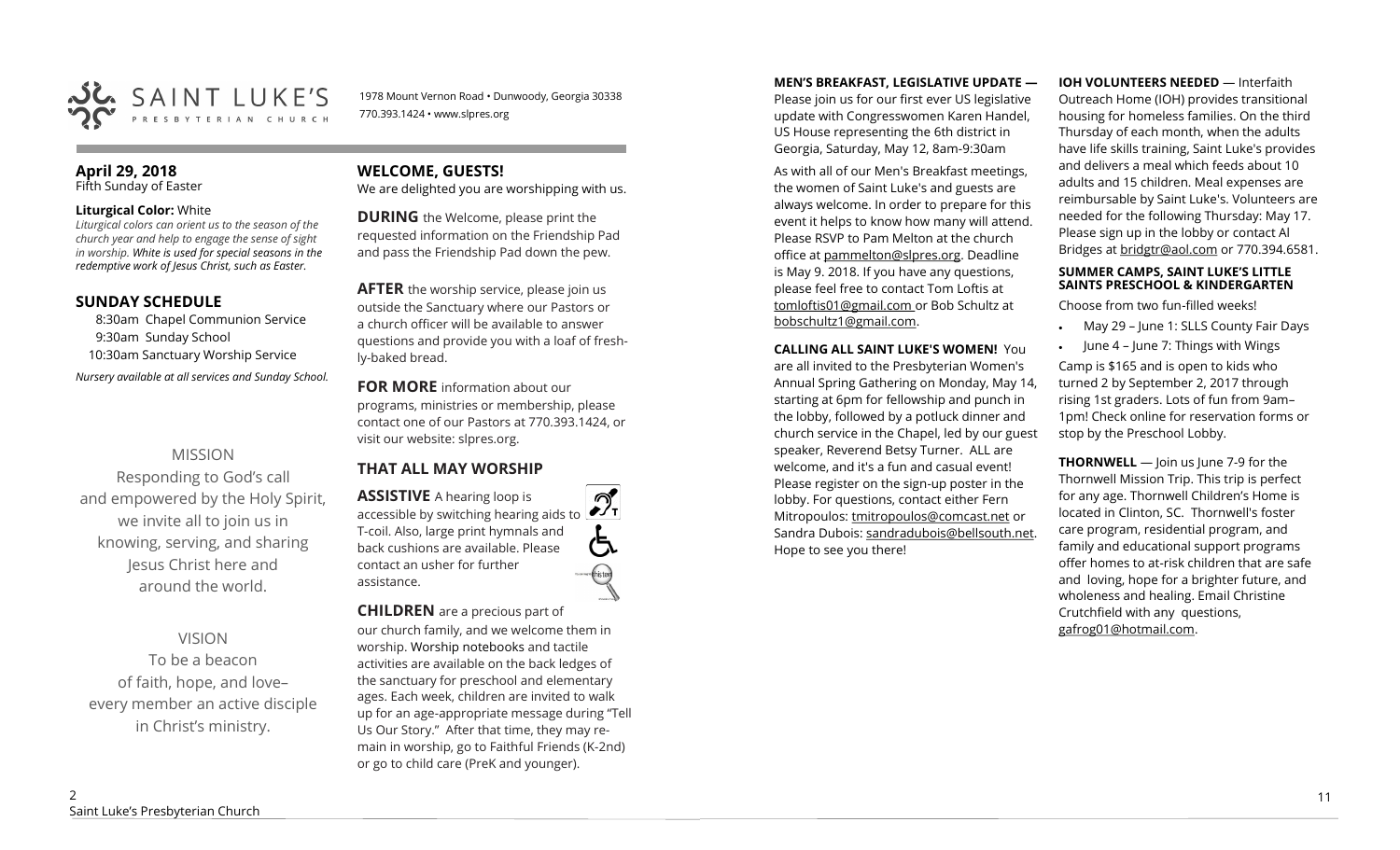# YOUTH MINISTRY

**Phil Brown philbrown@slpres.org / 770.393.1424 ext. 238** 

## **HERE'S WHAT'S COMING UP IN YOUTH MINISTRY:**

## **SUNDAY, APRIL 29**

Sunday school in the youth room at 9:30am.

Movie clip night with discussion about the movie Wonder. Middle school at church, High School at the Sargent/Hurst house.

 $\_$  ,  $\_$  ,  $\_$  ,  $\_$  ,  $\_$  ,  $\_$  ,  $\_$  ,  $\_$  ,  $\_$  ,  $\_$  ,  $\_$  ,  $\_$  ,  $\_$  ,  $\_$  ,  $\_$  ,  $\_$  ,  $\_$  ,  $\_$  ,  $\_$  ,  $\_$  ,  $\_$  ,  $\_$  ,  $\_$  ,  $\_$  ,  $\_$  ,  $\_$  ,  $\_$  ,  $\_$  ,  $\_$  ,  $\_$  ,  $\_$  ,  $\_$  ,  $\_$  ,  $\_$  ,  $\_$  ,  $\_$  ,  $\_$  ,

## **SUNDAY, MAY 6**

First Annual Youth Field day. Families (siblings too) are invited to a great afternoon of field games and a cook out, hosted by the Youth Leadership Council. Location, Mount Vernon School, 4pm-7pm. Bring a picnic for you and your family, blankets and lawn chairs, too.

## **SUMMER TRIPS**

Thank you for your continued interest in summer trips, Please register ASAP! Dates and information can be found on the Saint Luke's website. There is still lots of room on all the trips.

# MUSIC MINISTRY

**Clair Maxwell clairmaxwell@slpres.org / 770.393.1424 ext. 227**  \_\_\_\_\_\_\_\_\_\_\_\_\_\_\_\_\_\_\_\_\_\_\_\_\_\_\_\_\_\_\_\_\_\_\_\_\_\_\_\_\_\_\_\_\_\_\_\_\_\_\_\_\_\_\_\_\_\_\_\_\_\_\_\_\_\_\_\_\_\_\_\_\_\_\_\_\_\_\_\_\_\_\_\_\_\_\_\_

### **CHOIR REHEARSALS ON WEDNESDAYS**

5:00-5:45pm Cherub Choir, Ages 4-5, *Yvonne Miller, Director \** 5:00-5:45pm Westminster Choir, Grades 1-5, *Clair Maxwell, Director \**  6:30-7:20pm Festival Ringers, Youth & Adults, *Clair Maxwell, Director*  7:30-9:00pm Chancel Choir, Youth & Adults, *Clair Maxwell, Director* 

*\* These have ended for the season and will resume in the fall.*

## **SUMMER MUSIC**

Musicians are needed for our summer services at both 8:30 and 10:30 worship. Dates this year are June 3 – August 12. Soloists, instrumentalists and small groups are welcome. Contact Clair about Sundays when you could share your gifts.

## **In Preparation for Worship**

No deadly blade, no hunger's ache, no future shame, no past mistake. No mountain high, no chasm broad can overcome the love, the love of God. Nothing can overcome the love, the love of God.

 *From "Paul's Shipwreck" By Tom Long and Allen Pote*

## **Gathering Prayer**

**Prelude Ceremony at Stonehenge** *Chrissy Ricker* **Ian Ballow, Piano** 

## **Chiming of the Hour**

## **Welcome and Announcements**

*If you are new to Saint Luke's today, welcome, we are so glad you are here! We have a gift of fresh bread we would love to give to you as a token of our gratitude. Please introduce yourself after worship to receive your welcome gift.*

*Please take the time now to fill out the Friendship Pads situated at the end of each pew. Write down your names and pass the pad down the pew, so that you may greet your pew neighbors by name and that we may know you are here.*

## **Call to Worship\***

Leader: Good news, hallelujah!

- **People: Good news about a God who saves.**
- Leader: Good news looking for you when you're lost.
- **People: Good news, hallelujah!**

**Hymn #39\*** Great Is Thy Faithfulness

## **Call to Confession\***

Leader: The Lord be with you. **People: And also with you.** Leader: Let us pray.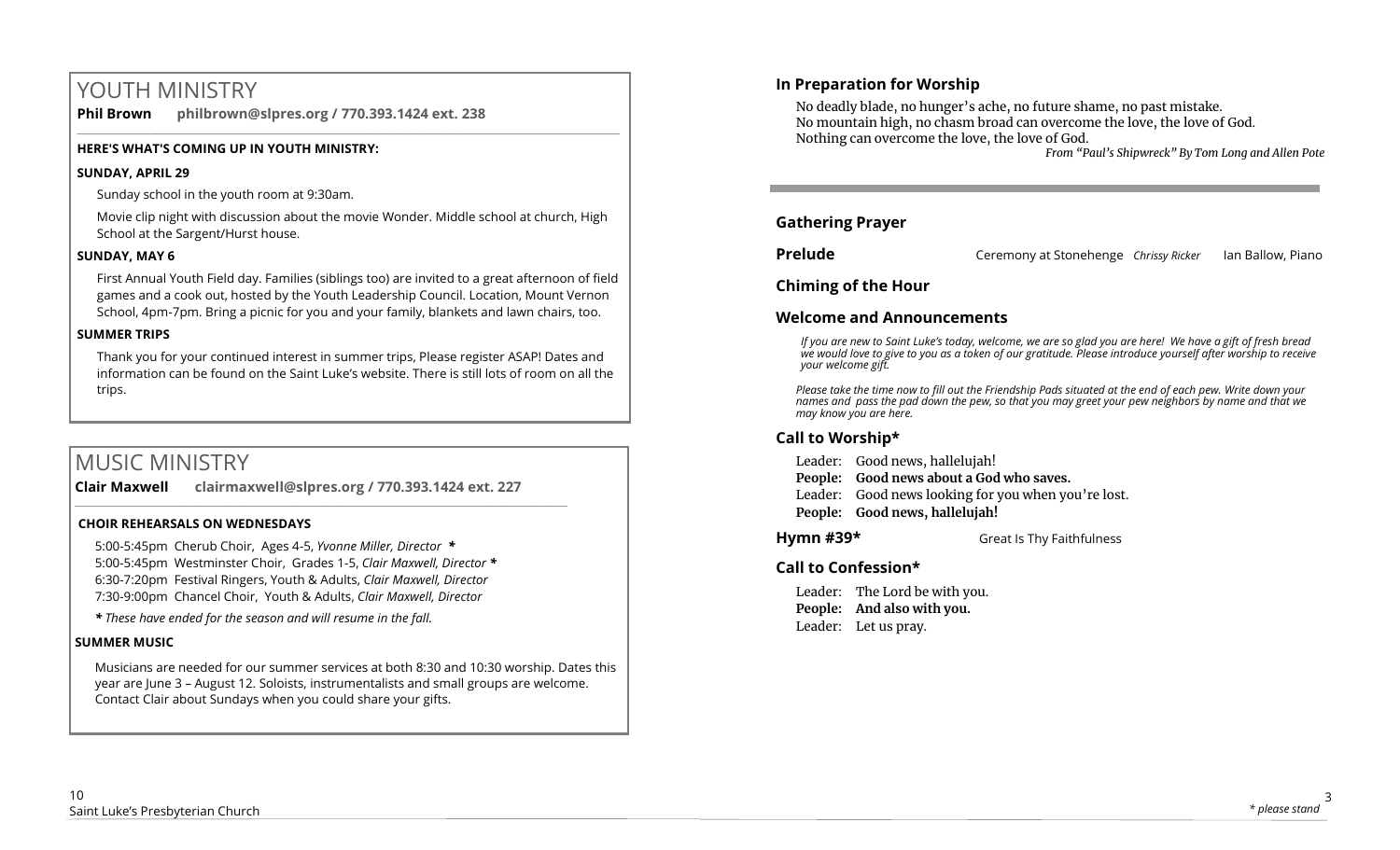#### **Prayer of Confession\***

**God of love, we are created in your image, to love others as you have loved us, but we confess that our love falls short. Too often, our courage fails, and we stay silent when we should speak up. Too often, we are tempted by our own insecurities to keep for ourselves that which might heal another's pain. Too often, we are overwhelmed by suffering in the world and we turn away in fear and hopelessness. Grant us a spirit of courage and mercy, so that we will be beacons of hope in your world...***(Silence is kept for personal reflection.)*

Leader: Lord, in your mercy. **People: Hear our prayer. Amen.**

#### **Assurance of Forgiveness\***

**Song of Praise #238\*** Thine Is the Glory

**Thine is the glory, risen, conquering Son; endless is the victory thou o'er death hast won!**

## **Passing the Peace of Christ\***

Leader: May the peace of Christ be with you. **People: And also with you.** 

### **Prayer for Illumination Example 20 and Separate Illiott McGoldrick Elliott McGoldrick**

**Scripture in Song** Paul's Shipwreck Westminster and Cherub Choirs *Tom Long and Allen Pote (from Romans 8 and Acts 27)*

*After scripture in song, Faithful Friends for PreK, Kindergarten and First Grade will meet today. Parents may register children in the narthex and pick up after worship in the Harbor. Parents may take their younger children to our nursery, Room 120 in Sheppard Hall.* 

**Sermon Cool News** "Good News" **Shannon Dill** 

**Hymn #19\*** God of Great and God of Small

# S P L A S H ! CHILDREN'S MINISTRIES

**Catherine Anne Thomas cathomas@slpres.org / 770.393.1424 ext. 228** 

#### **SHIPWRECKED!**

Shipwrecked VBS registration is live! Get ready for an adventure to an uncharted "island" experience where kids are anchored in the truth that Jesus helps them in many ways to weather life's storms. Here are the links for registration.

**\_\_\_\_\_\_\_\_\_\_\_\_\_\_\_\_\_\_\_\_\_\_\_\_\_\_\_\_\_\_\_\_\_\_\_\_\_\_\_\_\_\_\_\_\_\_\_\_\_\_\_\_\_\_\_\_\_\_\_\_\_\_\_\_\_\_\_\_\_\_\_\_\_\_\_\_\_\_\_\_\_\_\_\_\_\_\_\_\_\_\_\_\_\_\_\_\_\_\_\_\_\_\_\_\_\_** 

3's through 3rd Grade: https://tinyurl.com/slpcvbs2018-1 4th and 5th Grade: https://tinyurl.com/slpcvbs2018-2

#### **VBS VOLUNTEERS (A.K.A. CREW MEMBERS)**

Our castaways will need many crew members to guide their journey. Here are the links to sign up and get ready to set sail!

Adult "Crew Members": https://tinyurl.com/slpcvolvbs2018 Youth "Crew Members": https://tinyurl.com/slpcyouthvbs2018

#### **VBS TRAINING**

VBS Training - Sunday, April 29, 11:30am-12:30pm, Rm. 231/233 VBS Training - Wednesday, May 2, 7pm-8pm, Rm. 231/233

VBS Volunteers should attend the training session that best suits their schedule. If you cannot attend either session, let Catherine Anne know, [cathomas@slpres.org](mailto:cathomas@slpres.organd) and we'll catch you up to speed later. Whether you've already signed up, are planning to sign up, or just want to come and see if you're swept into serving in this fun way...you're invited

#### **ONE MORE THING**

We need cardboard boxes of all shapes and sizes for VBS. Please drop off on the Great Hall stage when you are in the building.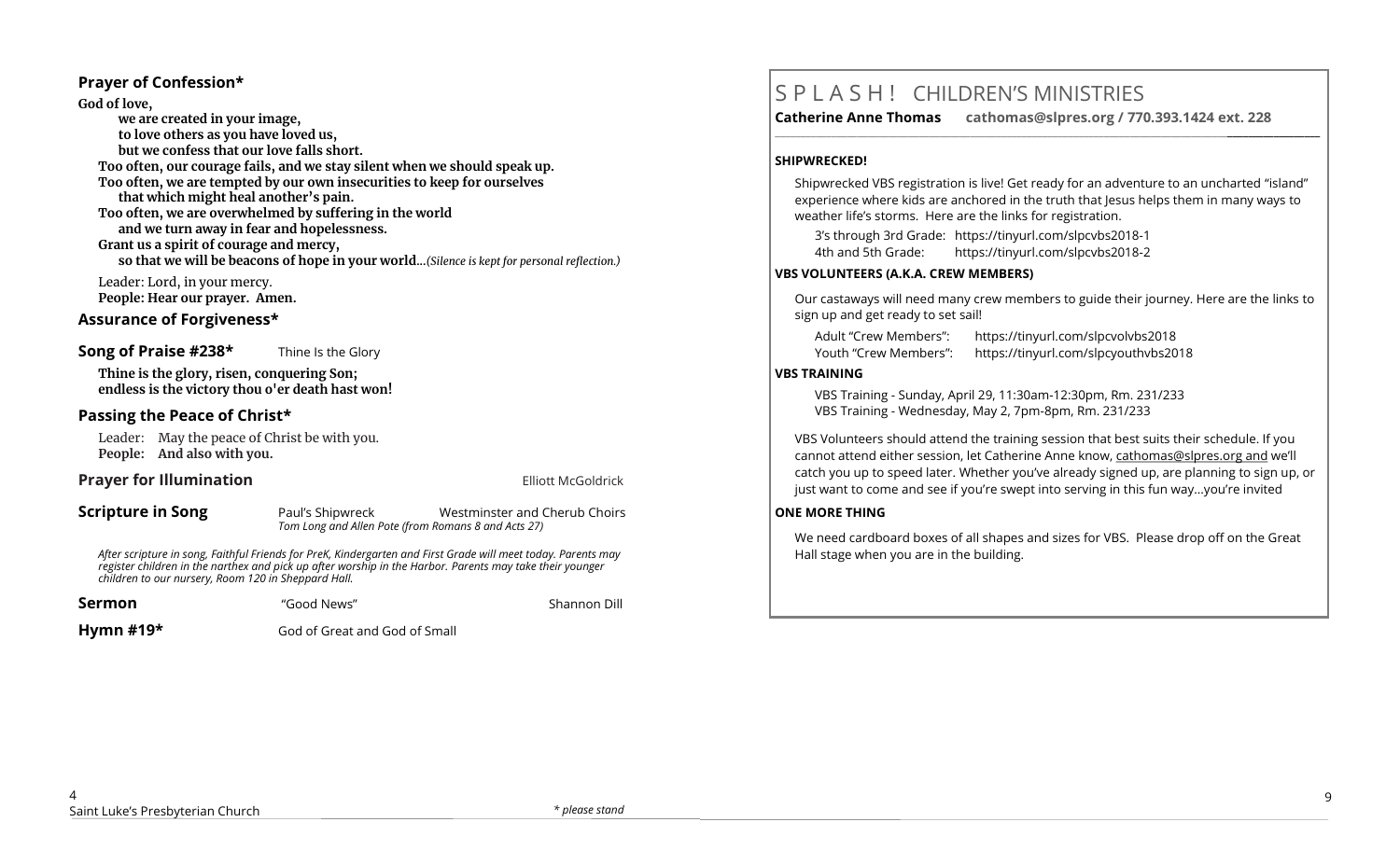# ADULT MINISTRY

**Shannon Dill shannondill@slpres.org / 770.393.1424 ext. 229**   $\_$  ,  $\_$  ,  $\_$  ,  $\_$  ,  $\_$  ,  $\_$  ,  $\_$  ,  $\_$  ,  $\_$  ,  $\_$  ,  $\_$  ,  $\_$  ,  $\_$  ,  $\_$  ,  $\_$  ,  $\_$  ,  $\_$  ,  $\_$  ,  $\_$  ,  $\_$ 

## **ADULT SUNDAY SCHOOL**

Individual classes have begun. Please see the website for a full description of each class. (http://slpres.org/program-ministries/adult-ministry/sunday-school)

Faith Foundations: Room 232 House to House: Room 203 Seasons of the Spirit: Room 231/233 Soul Food: Room 234/236

### **FRIDAY MORNING MEN'S BIBLE STUDY**

Fellowship and Bible study every Friday from 6:40-8am in the Parlor with Dan Joyce.

## **BIBLE STUDY: "WAYFARERS"**

Come join David, Shannon or Phil as this week's preacher leads a study of the scripture for the upcoming Sunday's worship. Meet on Wednesdays at 10am in the church library.

## **NEW MEMBER CLASSES**

Our next classes and welcome of new members in April/May, will start this Sunday, April 29 and will run for three consecutive Sundays. We will meet in the Session Room #109 at 9:30am. New members will be welcomed on Sunday, May 20 by the Session and the congregation. Please contact David Lower at davidlower@slpres.org with any questions.

## **"LOVE DOES" WOMEN'S GROUP**

The group will meet on Thursday, May 10, 7:30pm, at the home of Shannon Dill. Please contact Shannon with any questions. shannondill@slpres.org.

## **FAITH AND PARENTING, MAY MEETING**

Please plan on gathering Sunday, May 20 at 5:15pm at the home of David and Amanda Lower. In early May, look for email details about dinner plans and topic for the meeting. Questions? Please contact David Lower at davidlower@slpres.org.

**Affirmation of Faith\*** from A Brief Statement of Faith

**In life and in death we belong to God. Through the grace of our Lord Jesus Christ, the love of God, and the communion of the Holy Spirit, we trust in the one triune God, the Holy One of Israel, whom alone we worship and serve. We trust in God, whom Jesus called Abba, Father. In sovereign love God created the world good and makes everyone equally in God's image, male and female, of every race and people, to live as one community. Loving us still, God makes us heirs with Christ of the covenant. Like a mother who will not forsake her nursing child, like a father who runs to welcome the prodigal home, God is faithful still. With believers in every time and place, we rejoice that nothing in life or in death can separate us from the love of God in Christ Jesus our Lord. Amen.**

## **Prayers of the People**

**The Lord's Prayer Our Father, who art in heaven, hallowed be thy Name, thy kingdom come, thy will be done, on earth as it is in heaven. Give us this day our daily bread; and forgive us our debts, as we forgive our debtors; and lead us not into temptation, but deliver us from evil. For thine is the kingdom, and the power, and the glory, forever. Amen.** 

**Moment to Envision the Possibilities** Kari Young